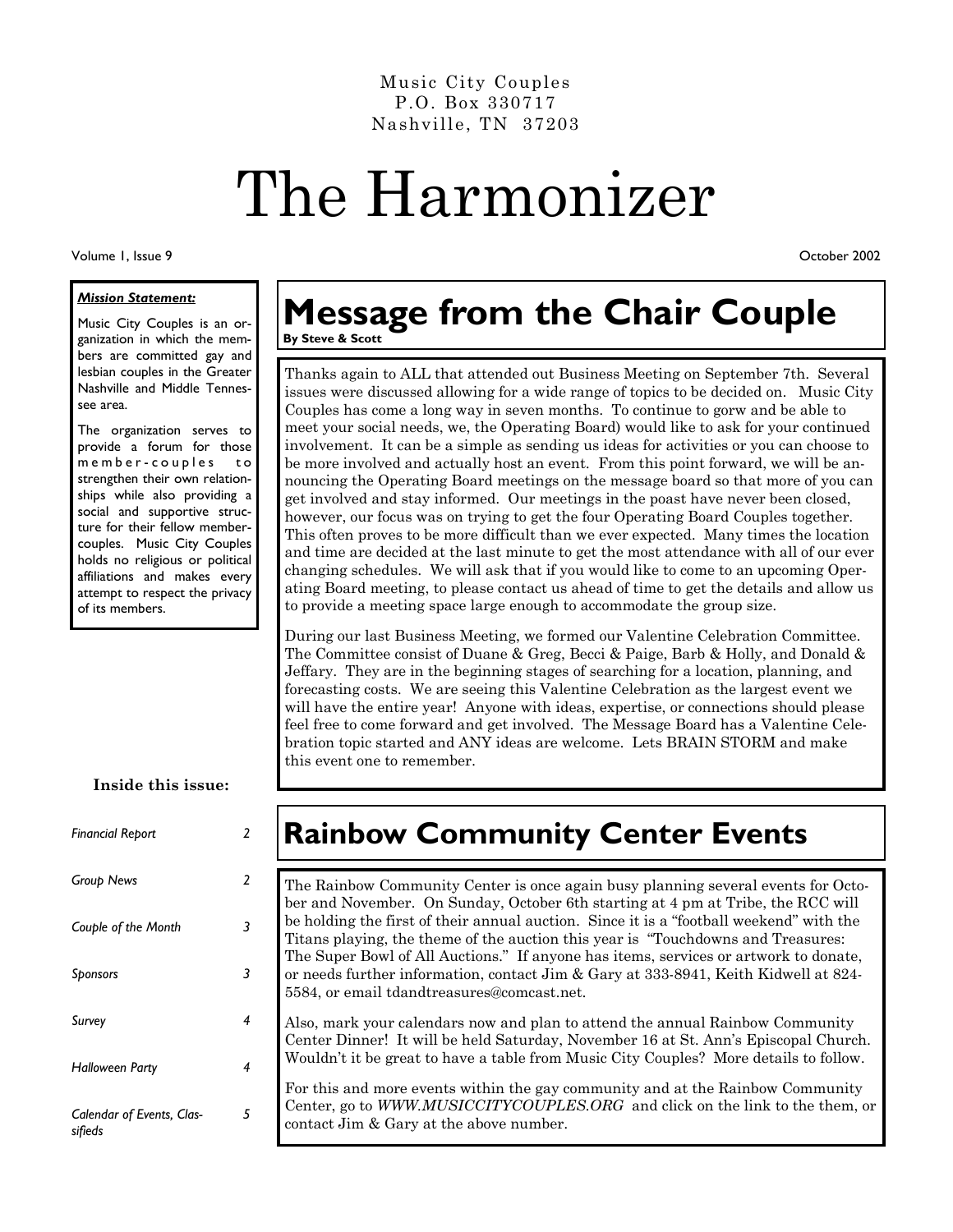# **Evite.com TEST happens soon!**

If you have not heard of it, look for it to appear soon as a way to RSVP to group events. This handy little site will provide the hosts or hostesses with all the "CRITICAL" information needed to make their event a success! It will show time, cost, location, and who will be attending and who will not be. This system will also include a map so that the ever chaning locations of our events can be found.

Let us know your thoughts on this "test". Please note, we will only send these invitations to "member couples" since they will at times include personal information.

**CONGRATULATIONS to Don Tanner (Russ) for being recently recognized at the Circle Players Community Theatre annual awards dinner. Don won Best Set Design 2001-2002 season for his set for "An American Daughter".** 

## **Message Board Changes**

Hopefully by the printing of this newsletter we will have secured the MSN Message Board to be accessible to "Member Couples " only. Only members in good standing will be allowed entry so that we can feel safe in posting personal information including: addresses, phone numbers, photos, etc… to other fellow members. If you come in contact with interested couples that would like to know more about Music City Couples, please advise them to check out our website at *www. MusicCityCouples.org* or to contact any Operating Board member.

 In addition, please contact Larry & Bobby, our Web Services Couple, if you are having any difficulty with the services of the MSN Message Board.

#### **Russ & Don Married in P-town**

In an extraordinary step in their relationship, Russ & Don, (Finance Couple) celebrated their commitment to each other during a ceremony in Provincetown this week. Officiating the ceremony was another Music City Couples member, Greg, of Greg and Ken. Ken also attended and witnessed this milestone event. Please join us in offering Russ & Don our best wishes! Even though we couldn't be there, we were with you in spirit. CONGRATULA-TIONS!

**Nashville has a new Gay and Lesbian publication! "Out & About" is scheduled to publish its first edition on October 1 and Music City Couples is in it. We will post where it can be found!** 

### **Financial Report**

| <b>Revenues Year To Date</b>                        |                     | <b>Membership Dues Collected</b>                         |               |
|-----------------------------------------------------|---------------------|----------------------------------------------------------|---------------|
| Membership Dues:                                    | \$968.00            | Becci & Paige                                            | \$16          |
| Couples National Donation<br>Newsletter Advertising | \$100.00<br>\$50.00 | Herbert & John<br><b>Total Membership Dues Collected</b> | \$16<br>\$936 |
| <b>Total Revenue</b>                                | \$1,118.00          | <b>Total Couples:</b>                                    | 27            |
| <b>Expenses Year to Date:</b>                       |                     | <b>Expenses Committed but Unpaid</b>                     |               |
| <b>Bank Service Charges</b>                         | \$55.00             | PO Box Annual Rent                                       | \$50          |
| Check Charges                                       | \$13.00             | <b>Quarterly Dues to National</b>                        |               |
| Misc. Pride Expenses                                | \$323.41            | (\$2 per couple)                                         | \$54          |
| Pride Booth Rent                                    | \$120.00            |                                                          |               |
| Newsletter Printing/Expenses                        | \$33.63             |                                                          |               |
| "Get to Know You" Potluck                           | \$136.25            |                                                          |               |
| Website Hosting & Domain                            | \$98.40             |                                                          |               |
| Misc. Copy Expenses                                 | \$27.73             |                                                          |               |
| <b>Total Expenses</b>                               | \$<br>807.42        | <b>Net Funds after Committed but</b>                     |               |
| <b>Net Funds Available</b>                          | 310.58<br>\$        | <b>Unpaid Expenses</b>                                   | \$206.58      |
| <b>Membership Dues Collected</b>                    | 96800<br>\$         |                                                          |               |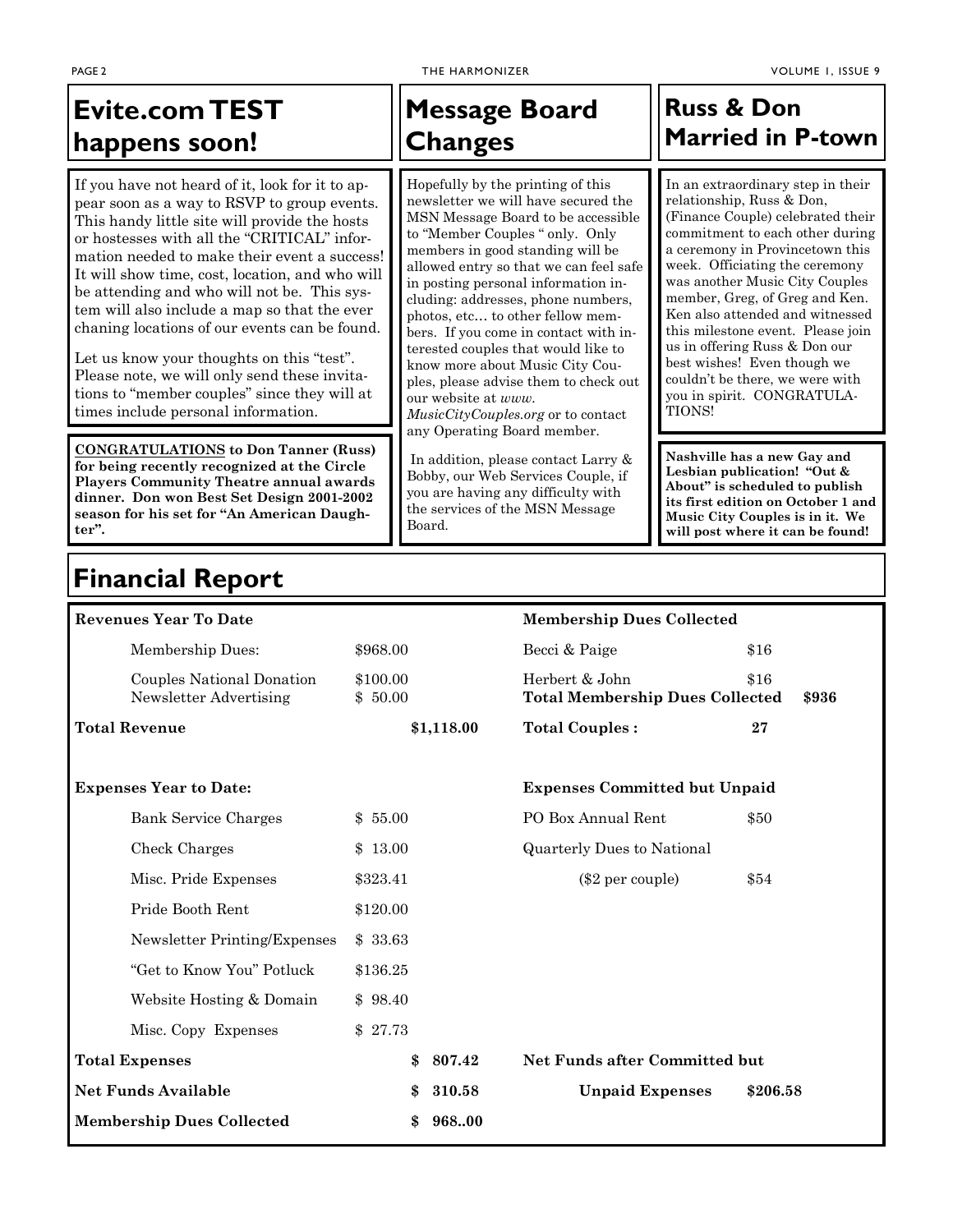#### **Couple of the Month: Joe & Andrew By Julia**

*Joe* and *Andrew* defy any characteristics that have to do with typical couple behavior. I had to stop at one point and ask, **"Where's the love here guys?"** It's there in the way Joe verbally smacks Andrew with every word spoken as if it's a lie. It's there in the way *Andrew* lovingly pokes at Joe's belly, while Joe is eating *yet again* and says, "You know I'm not really sure why you can't lose weight Joe." All said with a smirk on his face. With these two you have to look below the surface of what's being said.

This January they celebrate seven years of marital bliss. I did ask, **"guys where do you see yourselves 5 years from now, is this a forever thing?"** *Andrew* say's to Joe, "yeah, I'll be around changing your diapers. We bought a house together didn't we?" *Joe, "*I thought we bought it for the backyard." *Andrew,* "we bought it so we could throw parties."



**So what is it that you like most about each other?** *Joe* says to me, "Andrew's the nice guy. I like the fact that Andrew sees the good in everyone, but it drives me nuts too." For *Andrew*, well he just likes Joe b/c he's Joe and b/c he's a softie." *Joe* admittedly said, "before I met Andrew I was a real ass, I'm the bad guy, Andrew makes me a nicer person." **This is a continuation of the above question.** I guess *Joe* really wanted to make me see something significant about their relationship. *Joe* keeps on going by saying, "we're totally different, I'm cheap Andrew spends too much. If I could I'd nail down the furniture it would stay there until I die. Andrew rearranges the living room too much. *Andrew*  says, I move the furniture just to piss him off. *Joe;* I'm an early riser, a loner. Andrew likes to sleep late. *Joe;* I grew up in the country where our closest neighbors were a 1/2 mile away. Andrew grew up in NY in an Italian Puerto Rican neighborhood where he ran around with a group. He *(Andrew)* likes to be around a lot of people, I'd rather have it quiet. *Joe* keeps on going and says to Andrew, you were fat I got you to the gym. *Andrew* says, yeah who's shirt are you wearing now? You're wearing my Fat clothes." Seems as if their relationship has seen some role reversal. I ask again, **"where's the love guys?"** *Joe* says, with a shy look, "I can always count on him."

**What makes you guys want to come home at night?** *Andrew* pipes up, "I miss my dog. Joe's a wonderful person, he just likes to air that he's an ass. I know that he will always be there for me." That's when *Joe* commented, "I see Andrew and I together 50 years from now."

**What is you ideal job?** *Joe* says, "I'd like to be a Park Ranger." *Andrew* snaps back and says, "You just want to bust those little boys that's all." Strangely enough *Andrew* also wanted to be a Park Ranger but according to the interviewers, "he wasn't introverted enough." *Joe* just looks at me and shakes his head as if to say, "see I told you it would be a good job for me, I like to be alone."

**Any parting thoughts?** *Joe,* "It's there, it's been there, and it'll always be there." *Andrew,* "Even though we're bickering, we still love each other."

I just have one question, **Who was it that put the curtains on his shoulder and ran up and down the steps acting as if he was Priscilla Queen of the Desert?** According to Andrew it was Joe and of course if you ask Joe it was Andrew. I fear we will never know.

What a trip these two guys are, stay tuned for next months couple, Greg and Duane.

**Law Offices KEVIN T. SOMMERS** 

Nashville 615-386-7007 Dickson 615-446-4882 Kingston Springs 615-952-9882 Fax: 615-952-5621 Mail: P.O. Box 399 Kingston Springs, TN 37082

www.sommerslawoffice.com





a garden store

Nancy Robison Proprietor

2800 Bransford Ave. Nashville, TN 37204 Phone (615) 383-0038  $Fax (615) 383 - 0607$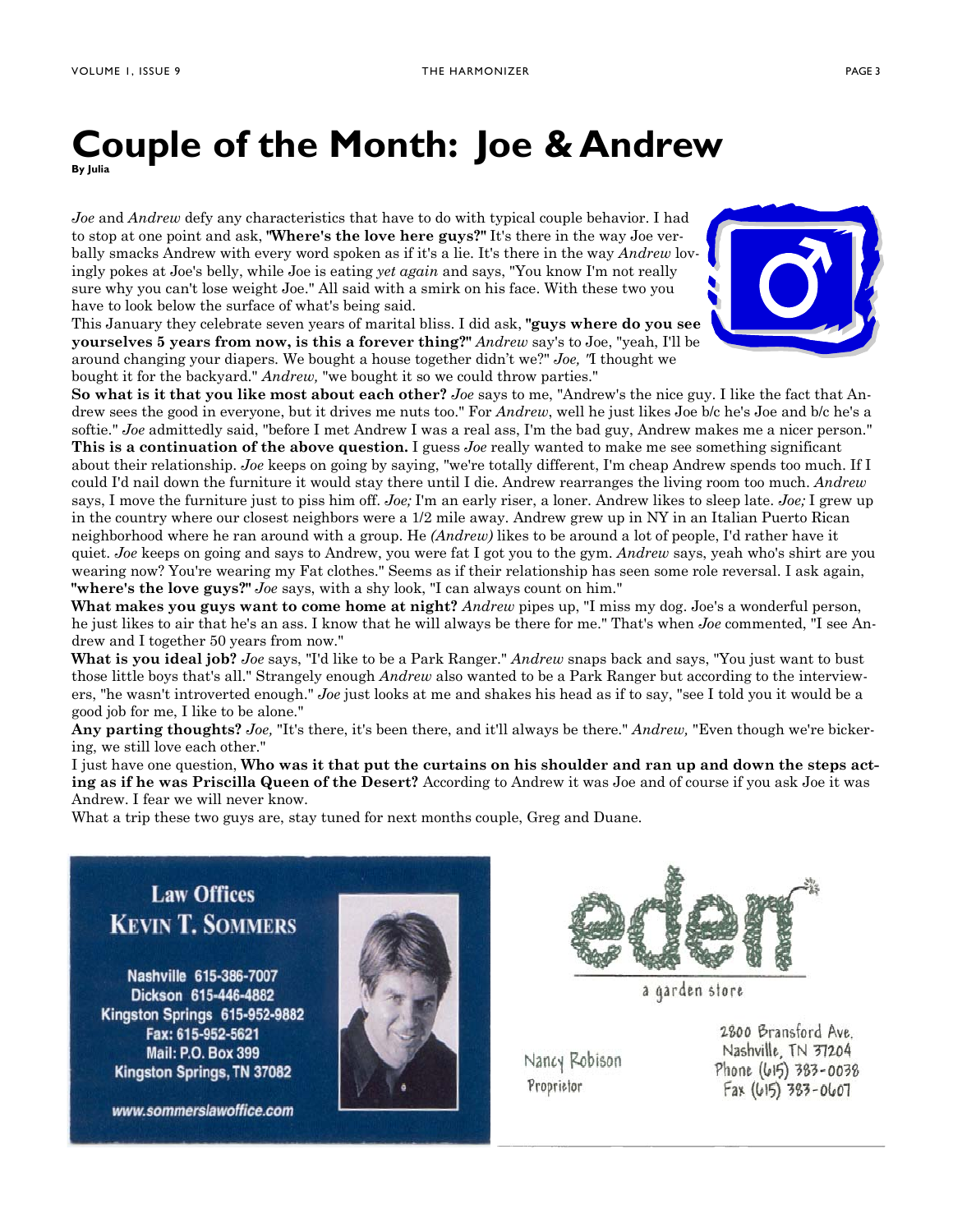# NJW Second Annual Fundraiser ||Survey Says????....

On September 29th, from 6:00pm to 10:00pm, the Jazz Workshop will hold their annual fundraiser. It will be held at Cafe 123. Jody Faison will be providing good eats and a cash bar. This year's entertainment will be performances by NJW faculty and students.

Here's the lineup: Beegie Adair,Don Aliquo, Charles Dungey, Jim Ferguson, Rod McGaha, Jeff Hall, Chester Thompson, Kirk Whalum, Lori Mechem, Roger Spencer, Jim White, Bruce Dudley, Denis Solee. Our featured student groups will be the Wayne Shorter Ensemble and vocalists Krystine Mylls, Christina Watson and Rachel Price.George Yanok will be our Master of Ceremonies for the night. This year we will have a silent auction to generate more funds for the school. There will be lots of really great items such as dinners, artwork,specially designed lamps, autographed cd sets and more. There will be a\$15.00 donation at the door. All proceeds will go to NJW. Silent Auction will start at 6:30 and will close at 8:30pm. So mark your calenders and come out and show your support for the Nashville Jazz Workshop. See ya there!!!

Attached to this months newsletter is a survey. The purpose of this survey is to provide the Operating Board with the opinions, and attitudes of the members as to which activities you want to see more of and those you don't want to see. Your candid opinions are greatly appreciated. Please take a few minutes to answer the survey and return to us. The survey is pre-addressed and has pre-paid postage. Thanks for taking the time to fill this out and return it to our mailbox. Please have all surveys returned by Monday, October 14th. Results will be published in an upcoming newsletter. Any questions please contact any one the Operating Board Members.



| Alan (Glenn)        | 10/8  |
|---------------------|-------|
| Angela (Risa)       | 10/20 |
| Ana (Elaine         | 10/22 |
| Ron (Jeffary)       | 10/23 |
| Kathy (Sunny) 10/28 |       |
| Risa (Angela) 10/31 |       |
|                     |       |



Larry & Bobby 10/7 Becci & Paige David & Ken 10/10 Herbert & John Sunny & Kathy 10/31



### Monster's Ball

Saturday, October 26 from dusk till ???, make plans to attend Greg and Duane's Halloween Bash! You've got plenty of time to find the right costume for this fun event, although strongly encouraged, but not required. (Who says we need a reason to throw on a costume?) A costume contest will be held with great prizes to the winners!! Sorry kids, this weekend is for adults only, however, on October 31, stop back by Greg and Duane's with the kids and visit their haunted spook house for candy.

A table will be set up with lots of snacks and goodies. Feel free to bring your favorite snack if you wish. Just BYOB. Ice will be provided, along with several coolers to put your beer or mixes into. DON'T MISS THIS PARTY!! Please RSVP to Greg and Duane so they can plan this party accordingly! They can also accommodate some sleeping quarters for anyone that wishes to stay the night. Let 'em know!!

Attention Bowlers!! Hey even if you are not a bowler who cares. Come out and join us for fourth Friday bowling starting this month. Now that the warm days of summer are fading behind us, step out of cool air into the warmth of the bowling alley. Any questions, contact Tara & Julia, the hospitality couple and they will provide more info. Time and place to be announced. The first night for this fall and winter event will be October 25th! Hope to see you there.

Interested in hosting an event? Got an idea for an event or activity for the group as the holidays approach and you want to help everyone get in the spirit? Well we want to hear from you, one way is by filling out and sending back your survey, and also to contact any member of the Operating Board with your ideas or interest in hosting an event. We will make sure it gets to the appropriate people. Or, you can just go to the message board and post your idea there and you will be contacted for more details.

#### Jugg Sisters Cookin' With Emeril

Remember those crazy ladies of Nash Trash tours? Brenda Lee and Sheryl Lynn? Yes, we are talkin' the Jugg sisters. If you didn't have the opportunity to go on the tour with us, then here's your chance to see them make their TV debut with some of their antics that made them popular here in Nashville. They will be on Emeril on the Food Network on October 1st. That is Channel 54 for Comcast, channel 231 for Direct TV and channel 110 for Dish Network. All at 7pm central.

# Dinner Night Out

Our September Tuesday night dinner was a success again. Thanks to all of you who attended. We met in Antioch at the Casa Fiesta restaurant on Bell Rd. Risa and Angela were our Hostess's for the evening since they practically own this restaurant. Thanks to the two of you for setting it all up and for allowing us to meet your favorite waiter. I recommend this restaurant to anyone who wants to enjoy cheap tasty marguaritas and fabulous dips. October's meeting place TBA.